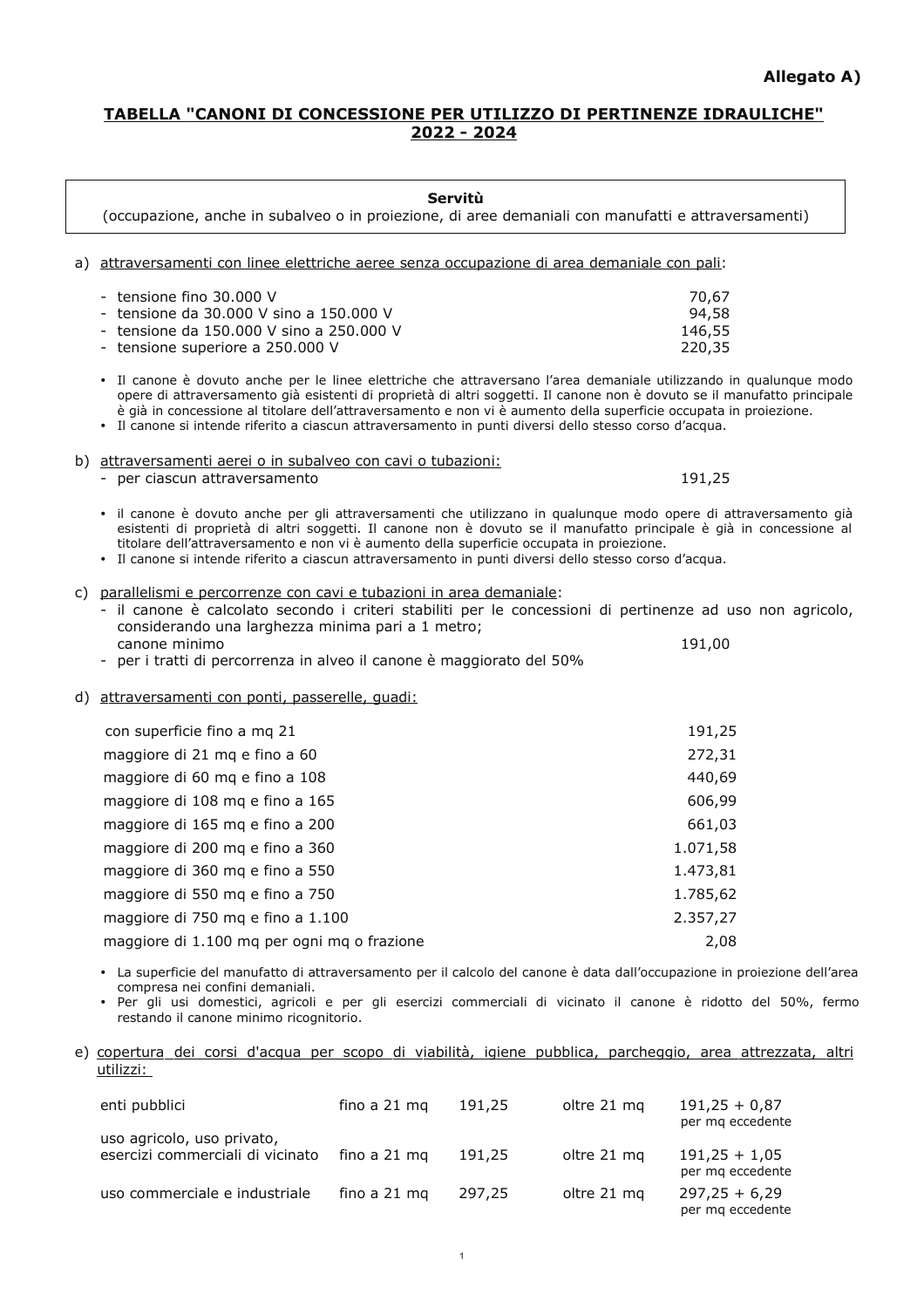#### f) occupazione con manufatti per lo scarico di acque:

|                                                                                                                          | Uso privato,<br>agricolo, esercizi<br>commerciali di vicinato | Uso<br>commerciale | Uso<br>industriale |
|--------------------------------------------------------------------------------------------------------------------------|---------------------------------------------------------------|--------------------|--------------------|
| Acque meteoriche e scolmatori - solo scarico<br>(da sommare all'eventuale percorrenza di tubazioni in<br>area demaniale) | 191,25                                                        | 191,25             | 191,25             |
| Fognature - solo scarico<br>(da sommare all'eventuale percorrenza di tubazioni in<br>area demaniale)                     | 282,71                                                        | 380,40             | 594,52             |

· Rientrano nell'uso commerciale le concessioni per gli impianti per la gestione dei servizi pubblici locali.

- · Il canone per l'eventuale percorrenza su area demaniale si calcola secondo i criteri stabiliti per le pertinenze, considerando una larghezza minima di 1 metro.
- · Per i tratti di percorrenza in alveo il canone è maggiorato del 50%.
- · Il canone è ricondotto al minimo ricognitorio per gli usi domestici, agricoli e per gli esercizi commerciali di vicinato, qualora non sia possibile o sia particolarmente oneroso l'allacciamento alla fognatura pubblica.

## Uso di pertinenze

(occupazione di terreni e aree pertinenziali del demanio idrico per finalità agricole, produttive, sportive, ricreative)

q) occupazione di pertinenze idrauliche o alvei in disuso per uso agricolo.

Il canone si calcola prendendo a riferimento come valore di base quello contenuto nelle tabelle della Commissione provinciale espropri in relazione al tipo di coltivazione messo in atto dal richiedente la concessione. applicando al risultato un coefficiente di rendimento annuale pari a 1/40 per superfici fino a 5.000 mg, a 1/60 per le aree eccedenti i 5.000 mg fino a 10.000 mg e a 1/80 per le aree in eccedenza oltre i 10.000 mg, con un minimo di euro 59,00.

- · Si intende per uso agricolo l'utilizzo per finalità di produzione agricola da parte dei soggetti di cui all'articolo 2 della legge regionale n. 63/1978.
- · Rientrano nelle concessioni per uso agricolo anche le concessioni per pioppicoltura.
- h) occupazione di pertinenze idrauliche o alvei in disuso per usi diversi.

Il canone è calcolato sulla base dei valori unitari di cui alla tabella B allegata alla legge 326/2003 (con riferimento alle zone territoriali omogenee previste all'art. 2 del D.M. n. 1444 del 2/4/1968 o alle zone a queste assimilabili in base ai Piani regolatori comunali) ridotti di 1/3 e con applicazione di un coefficiente di rendimento annuale pari a:

- 1/20 per superfici fino a 2.000 mg;
- $-1/25$  per le aree eccedenti i 2.000 mg fino a 5.000 mg;
- variabile tra 1/40 e 1/400 in relazione al tipo di utilizzo, all'estensione complessiva del bene occupato e alla redditività presunta del bene concesso e dell'attività svolta per le aree eccedenti i 5.000 mg.

Per le aree situate nelle zone E ed F di cui all'art. 2 del D.M. n. 1444 del 2/4/1968 (o nelle zone a queste assimilabili in base ai Piani regolatori comunali) i valori unitari di cui alla tabella B sono ridotti di 1/2.

Le aree demaniali ricadenti all'interno della fascia A del Piano Assetto Idrogeologico (PAI) sono equiparate, ai fini del calcolo del canone, alle aree situate in zona territoriale omogenea E qualora si tratti di concessioni rilasciate a decorrere dal 1 gennaio 2012 per finalità diverse dall'uso commerciale o industriale.

- A titolo esemplificativo rientrano in questa tipologia di concessione: aree di sfogo o di deposito, orti, cortili, piazzali, piste, strade carrabili o pedonali comprese quelle che utilizzano gli argini, realizzazione di impianti sportivi, ricreativi, tralicci, cabine elettriche, piattaforme, parcheggi, ecc.
- · In presenza di manufatti esistenti, al canone per l'occupazione dell'area si aggiunge il canone per l'uso dei manufatti stessi, calcolato sulla base del costo di costruzione, corretto con coefficienti che tengano conto dello stato di manutenzione e delle caratteristiche di vetustà e di finitura.

L'importo del canone per le concessioni stipulate a partire dal 01/01/2022 e per gli indennizzi delle occupazioni senza titolo è calcolato applicando al valore ottenuto una maggiorazione del 16,3%, determinata sulla maggiorazione complessiva al triennio precedente (14,6%) incrementata dell'1,5%.

- i) appostamenti fissi di caccia, previa autorizzazione della Provincia, con o senza capanno: 191,25
- I) posizionamento di cartelli pubblicitari o simili su pali o pilastrini:

297,25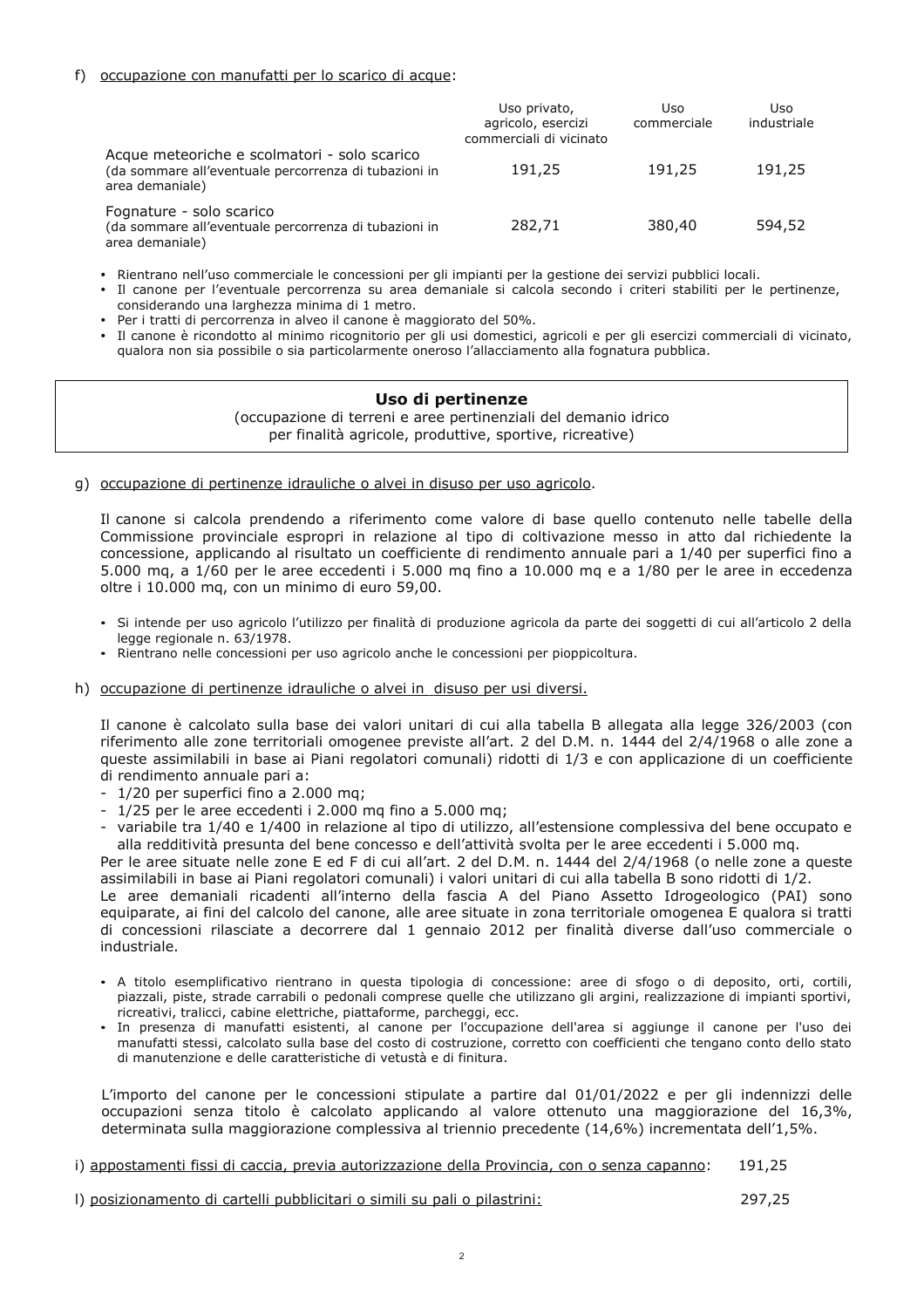## **Concessioni brevi**

## (utilizzo temporaneo di aree demaniali per periodi inferiori all'anno)

- m) occupazione per brevi periodi per manifestazioni o per uso turistico, sportivo, ricreativo; attraversamenti provvisori; occupazione temporanea per esecuzione di indagini, rilievi, campionamenti:
	- fino a 15 giorni - oltre 15 giorni e fino a 1 anno

**NESSUN CANONE** 191,25

- n) concessione per taglio piante: valore delle piante tagliate. Nel caso di interventi di manutenzione di argini, sponde e aree di asservimento idraulico, il valore delle piante presenti nell'alveo attivo con esclusione di isole formatesi all'interno, sulle sponde nonché nelle aree interessate dall'esecuzione degli interventi, è da intendersi nullo; in tali casi il provvedimento di concessione è implicito nell'autorizzazione idraulica all'esecuzione dell'intervento.
- o) soppressa (art. 23 della I.r. 5/2012)
- p) transito in alveo o transito arginale temporaneo: 191,25 per ogni km o sua frazione
- q) pascolo, sfalcio erba:

Il canone si calcola secondo i criteri previsti per l'uso agricolo, rapportato alla durata richiesta, con un minimo di euro 59,00.

## Canone minimo ricognitorio

Per gli usi non espressamente previsti, il canone è determinato con applicazione dei criteri relativi a tipologie analoghe. In ogni caso il canone non può essere stabilito in misura inferiore a euro 191,00 fatti salvi i casi in cui la tabella preveda espressamente canoni inferiori.

## Esenzioni e riduzioni del canone

## **Esenzioni**

- 1) Concessioni per ponti, ponticelli, guadi, passerelle e attraversamenti viari in genere di proprietà della Regione Piemonte, delle Province, dei Comuni e delle loro forme associative.
- 2) Concessioni rilasciate ad enti strumentali della Regione Piemonte.
- 3) Concessioni per palorci e piccoli impianti di trasporto di merci e materiali ricadenti nelle zone montane.
- 4) Concessioni di pertinenze idrauliche per interventi di ripristino e recupero ambientale (decreto legislativo 152/2006, art. 115), solo nel caso in cui tali interventi siano realizzati nell'ambito di aree demaniali già comprese in aree naturali protette statali o regionali inserite nell'elenco ufficiale di cui all'articolo 3, comma 4, lettera c), della legge 394/1991.
- 5) Le concessioni per l'attraversamento degli argini demaniali a favore dei proprietari dei fondi confinanti con gli argini stessi, nei casi di preesistenza di un diritto di passaggio e di impossibilità di accesso alternativo.
- 6) Concessioni per attraversamenti di corsi d'acqua con ponti, guadi e passerelle di superficie fino a 15 metri quadrati utilizzati per l'accesso o il collegamento tra fondi situati nelle zone montane per finalità agro-silvo-pastorali.
- 7) Concessioni rilasciate ai gestori dei servizi di comunicazione elettronica di cui al decreto legislativo 1 agosto 2003, n. 259.

#### **Riduzioni**

- 1) Alle concessioni di pertinenze idrauliche e alle concessioni per copertura di corsi d'acqua rilasciate agli enti locali di cui all'art. 1 del d.lgs. 267/2000, si applica una riduzione pari al 50% del canone di merito. Con deliberazione della Giunta regionale possono essere disposte maggiori riduzioni nel caso di concessioni di pertinenze idrauliche per interventi di ripristino e recupero ambientale (d.lgs. 152/2006, art. 115) non comprese tra quelle di cui al precedente punto 4) ovvero in considerazione delle sequenti circostanze:
	- ubicazione e consistenza dell'area;
	- particolari iniziative progettuali, finanziate dall'ente;
	- oneri di manutenzione ordinaria e straordinaria a carico dell'ente.